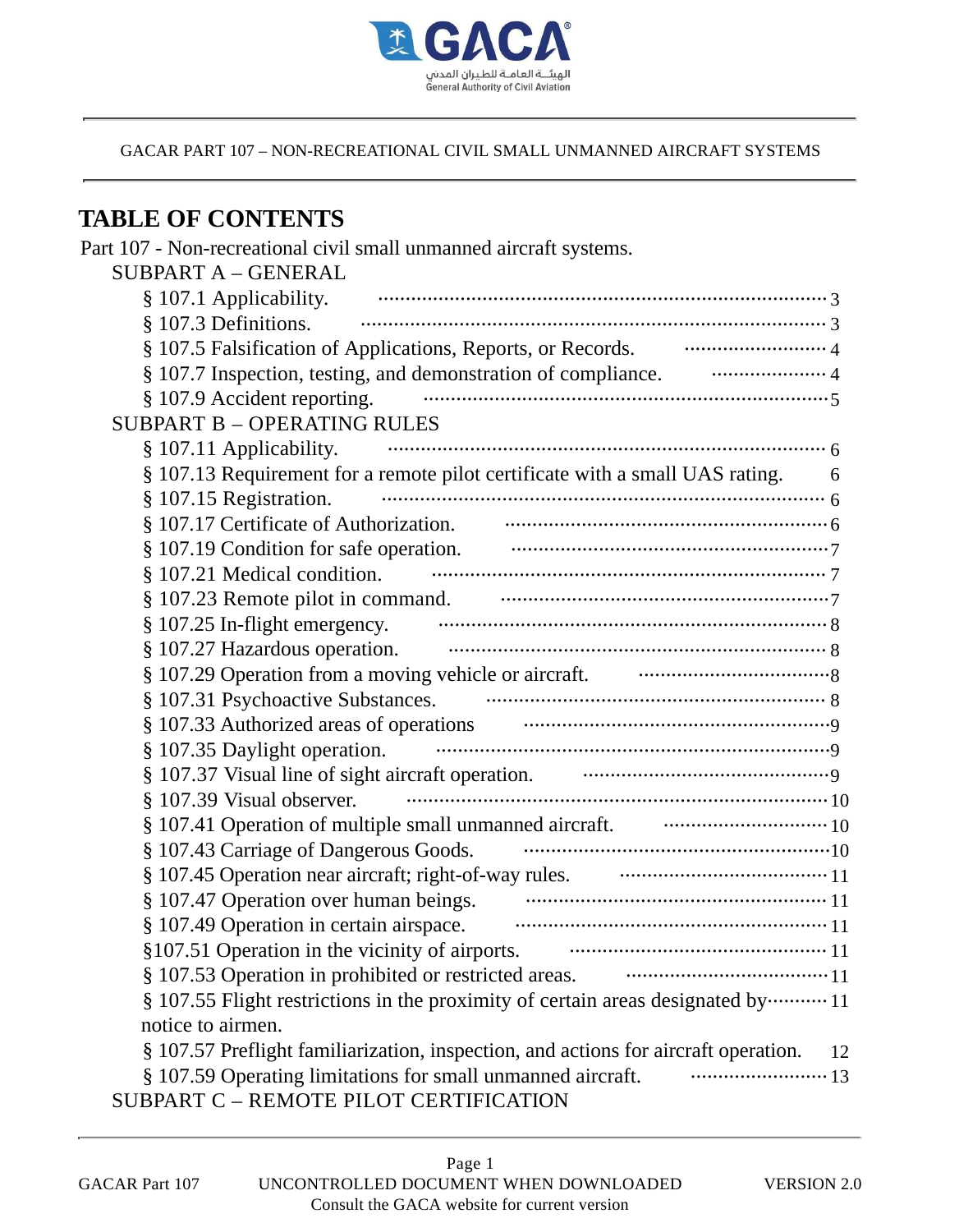

| § 107.61 Applicability.                                                  |             |
|--------------------------------------------------------------------------|-------------|
|                                                                          |             |
| § 107.65 Eligibility.                                                    |             |
| § 107.67 Issuance of a remote pilot certificate with a small UAS rating. | $\cdots$ 15 |
| § 107.69 Temporary certificate.                                          |             |
| § 107.71 Aeronautical knowledge recency.                                 |             |
| § 107.73 Knowledge tests: General procedures and passing grades.         |             |
| § 107.75 Knowledge tests: Cheating or other unauthorized conduct.        |             |
| § 107.77 Retesting after failure.                                        |             |
| § 107.79 Initial and recurrent knowledge tests.                          |             |
| §107.81 Initial and recurrent training courses.                          |             |
| § 107.83 Change of name or address.                                      |             |
| § 107.85 Voluntary surrender of certificate.                             |             |
| <b>SUBPART D – WAIVERS</b>                                               |             |
| § 107.87 Waiver policy and requirements.                                 |             |
| § 107.89 List of regulations subject to waiver.                          |             |
|                                                                          |             |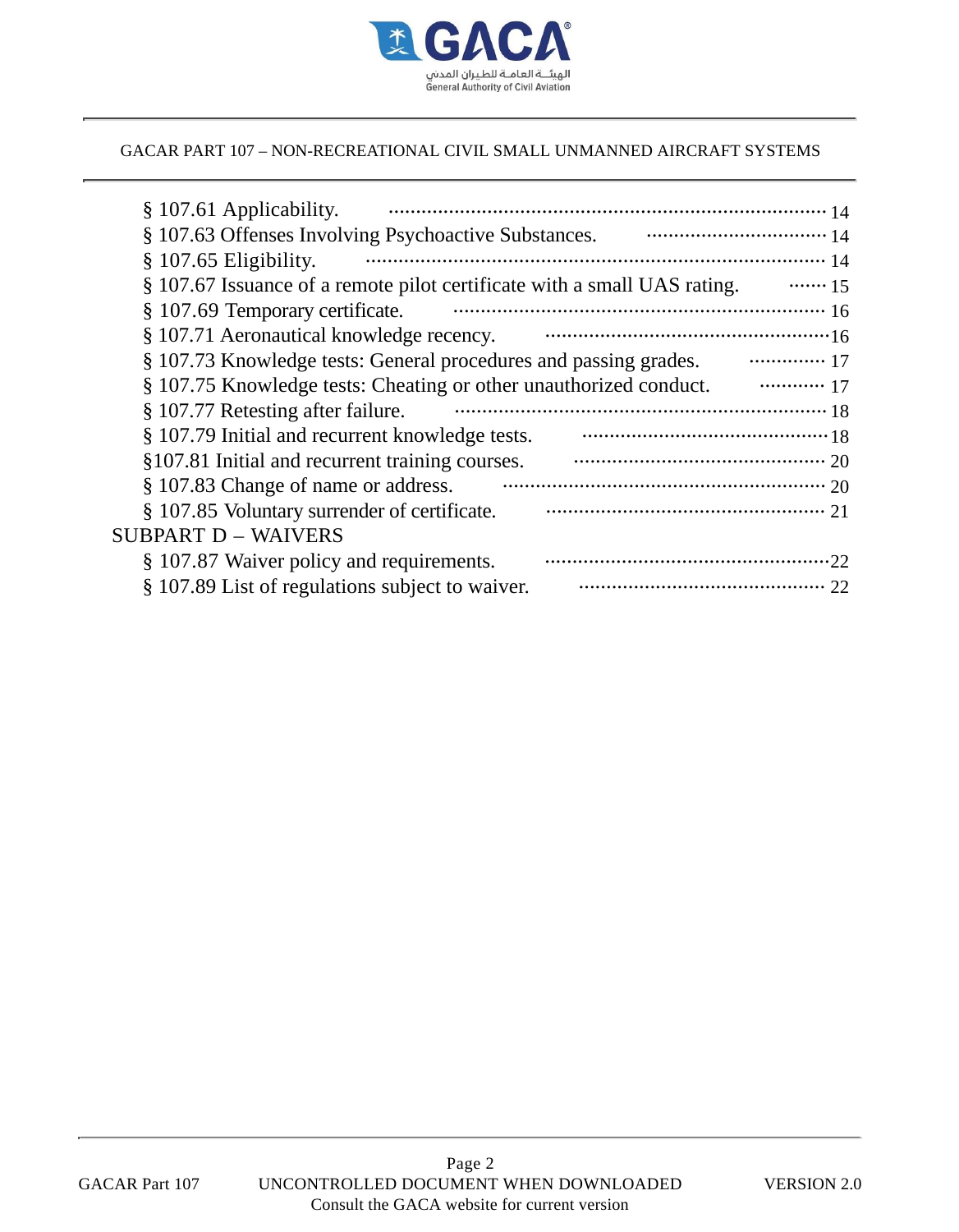

# **SUBPART A – GENERAL**

#### **§ 107.1 Applicability.**

(a) Except as provided in paragraph (b) of this section, this part applies to the registration, airman certification, and operation of civil small unmanned aircraft systems within the Kingdom of Saudi Arabia.

(b) This part does not apply to the following:

- (1) Air carrier operations;
- (2) Any aircraft subject to the provisions of GACAR Part 101

#### **§ 107.3 Definitions.**

The following definitions apply to this part. If there is a conflict between the definitions of this part and definitions specified in GACAR Part 1, the definitions in this part control for purposes of this part:

Control station means an interface used by the remote pilot to control the flight path of the small unmanned aircraft.

Corrective lenses means spectacles or contact lenses.

Small unmanned aircraft means an unmanned aircraft weighing less than 25 Kilograms on takeoff, including everything that is on board or otherwise attached to the aircraft.

Small unmanned aircraft system (small UAS) means a small unmanned aircraft and its associated elements (including communication links and the components that control the small unmanned aircraft) that are required for the safe and efficient operation of the small unmanned aircraft in the national airspace system.

Unmanned aircraft means an aircraft operated without the possibility of direct human intervention from within or on the aircraft.

Visual observer means a person who is designated by the remote pilot in command to assist the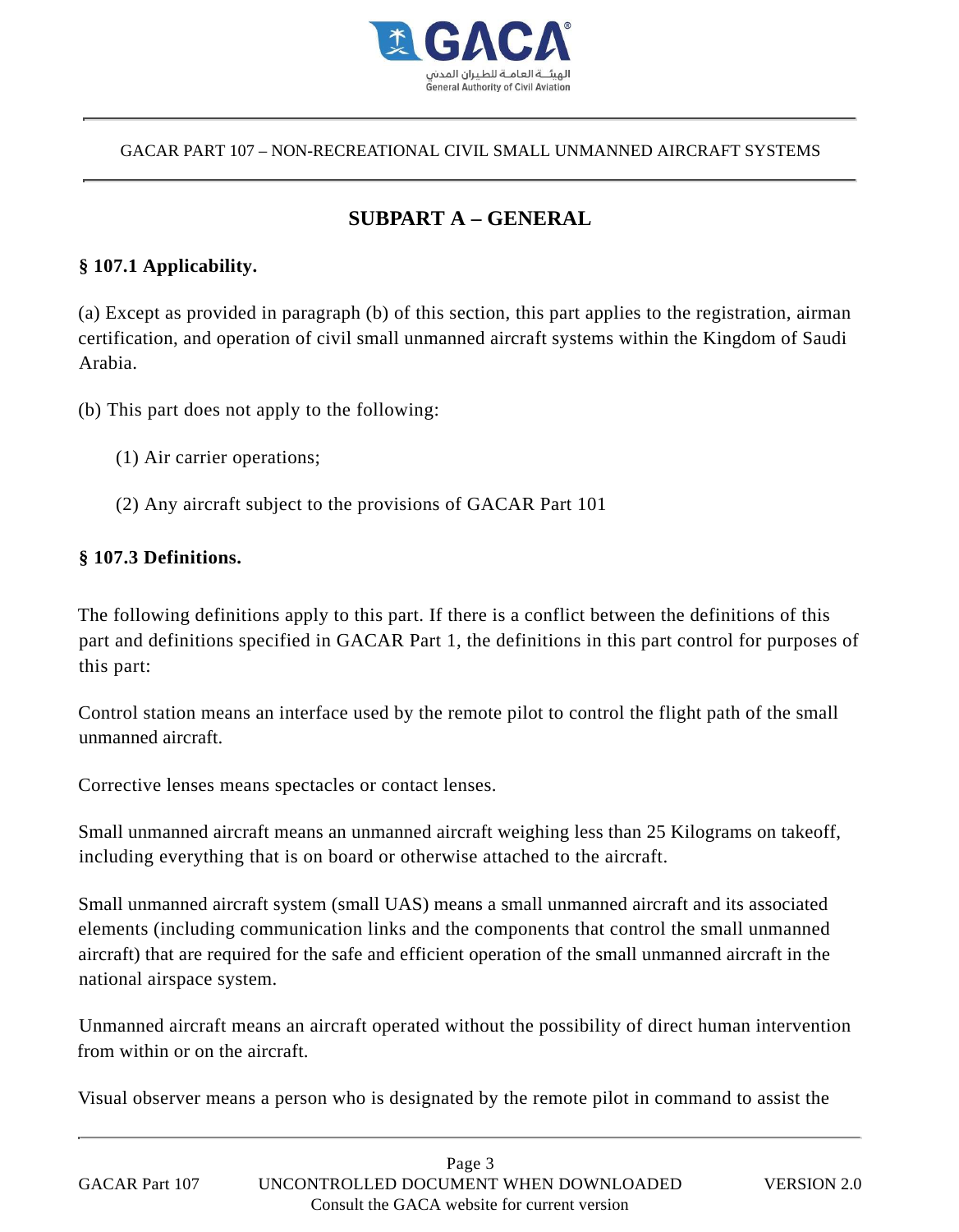

remote pilot in command and the person manipulating the flight controls of the small UAS to see and avoid other air traffic or objects aloft or on the ground.

### **§ 107.5 Falsification of Applications, Reports, or Records.**

(a) No person must make or cause to be made—

(1) Any fraudulent or intentionally false statement on any application for a certificate or approval under this part;

(2) Any fraudulent or intentionally false entry in any record or report that is required to be kept, made, or used to show compliance with any requirement for the issuance or the exercise of the privileges of any certificate or approval issued under this part;

(3) Any reproduction for a fraudulent purpose of any certificate or approval issued under this part; or

(4) Any alteration of any certificate or approval issued under this part.

(b) The commission by any person of an act prohibited under paragraph (a) of this section is a basis for suspending or revoking any certificate or approval issued under this part held by that person.

#### **§ 107.7 Inspection, testing, and demonstration of compliance.**

(a) A remote pilot in command, owner, or person manipulating the flight controls of a small unmanned aircraft system must, upon request, make available to the President:

(1) The remote pilot certificate with a small UAS rating; and

(2) Any other document, record, or report required to be kept under the regulations of this chapter.

(b) The remote pilot in command, visual observer, owner, operator, or person manipulating the flight controls of a small unmanned aircraft system must, upon request, allow the President to make any test or inspection of the small unmanned aircraft system, the remote pilot in command, the person manipulating the flight controls of a small unmanned aircraft system, and, if applicable, the visual observer to determine compliance with this part.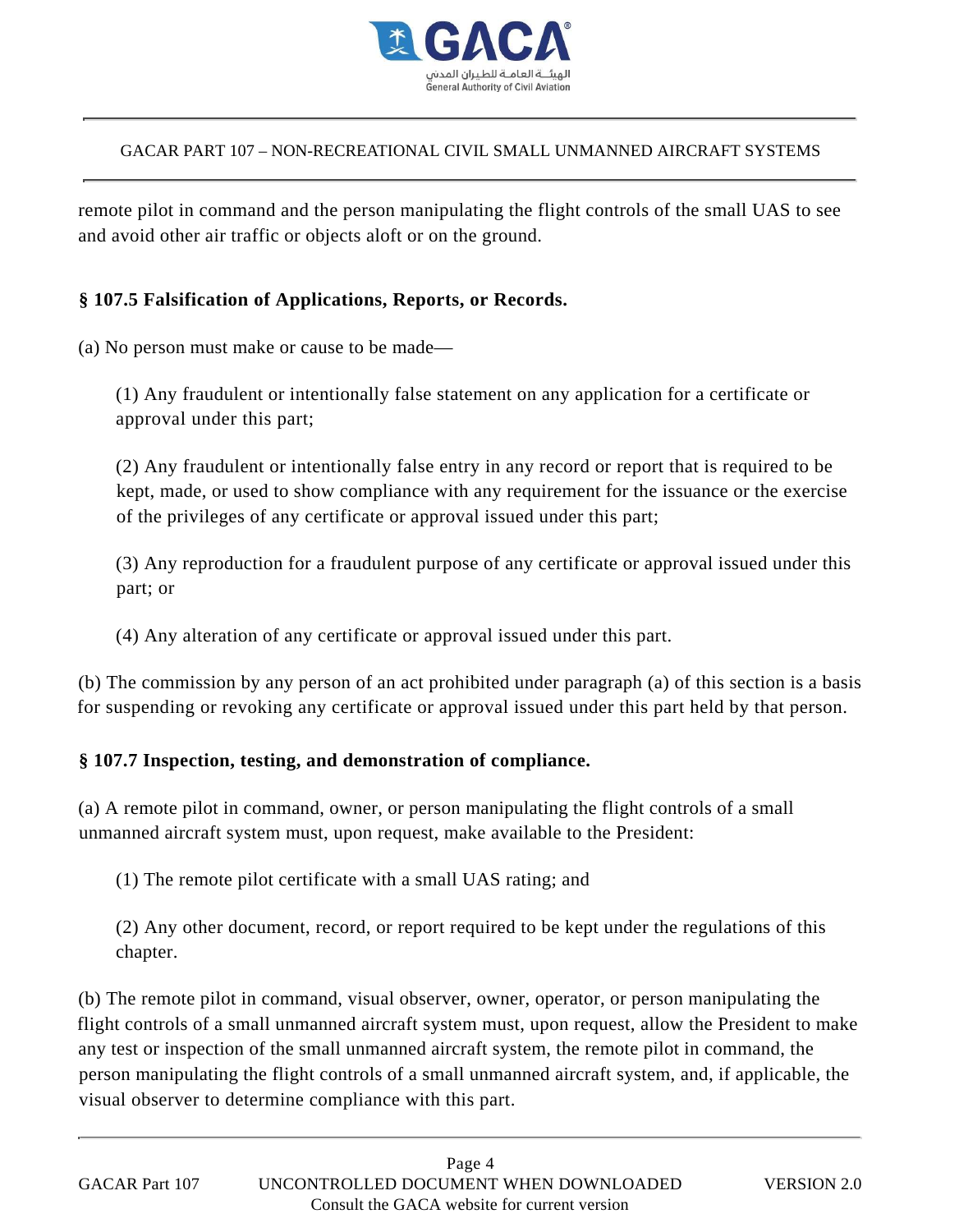

#### **§ 107.9 Accident reporting.**

No later than 10 calendar days after an operation that meets the criteria of either paragraph (a) or (b) of this section, a remote pilot in command must report to the AIB, and GACA, in a manner acceptable to the President, any operation of the small unmanned aircraft involving at least:

- (a) Serious injury to any person or any loss of consciousness; or
- (b) Damage to any property, other than the small unmanned aircraft.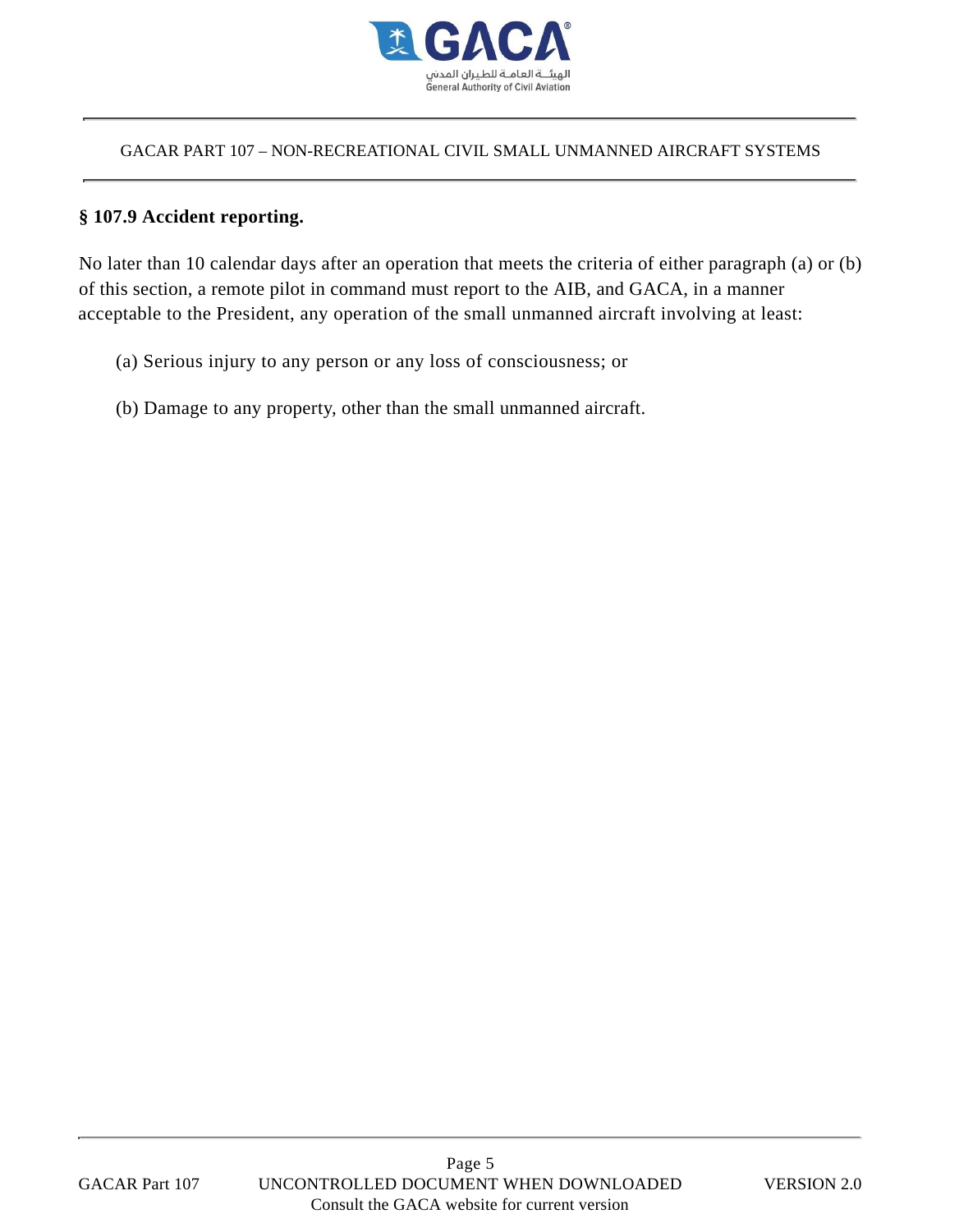

# **SUBPART B – OPERATING RULES**

#### **§ 107.11 Applicability.**

This subpart applies to the operation of all civil small unmanned aircraft systems subject to this part.

#### **§ 107.13 Requirement for a remote pilot certificate with a small UAS rating.**

(a) Except as provided in paragraph (c) of this section, no person may manipulate the flight controls of a small unmanned aircraft system unless:

(1) That person has a remote pilot certificate with a small UAS rating issued pursuant to subpart C of this part and satisfies the requirements of §107.71; or

(2) That person is under the direct supervision of a remote pilot in command and the remote pilot in command has the ability to immediately take direct control of the flight of the small unmanned aircraft.

(b) Except as provided in paragraph (c) of this section, no person may act as a remote pilot in command unless that person has a remote pilot certificate with a small UAS rating issued pursuant to Subpart C of this part and satisfies the requirements of §107.71.

(c) The President may, consistent with international standards, authorize an airman to operate a civil foreign-registered small unmanned aircraft without a GACA issued remote pilot certificate with a small UAS rating. CACAR PART 107 – NON-RECREATIONAL CIVIL SMALL IDNAANNED AIRCRAFT SYSTEMS<br>
SUBPART B – OPERATING RULES<br>
107.11 Applicability.<br>
This subpart applies to the operation of all civil small unnanned direcraft systems subject to t

#### **§ 107.15 Registration.**

A person operating a civil small unmanned aircraft system for purposes of flight must comply with the provisions GACAR Part 48.

#### **§ 107.17 Certificate of Authorization.**

(a) No person may operate a civil small unmanned aircraft system unless issued a Certificate of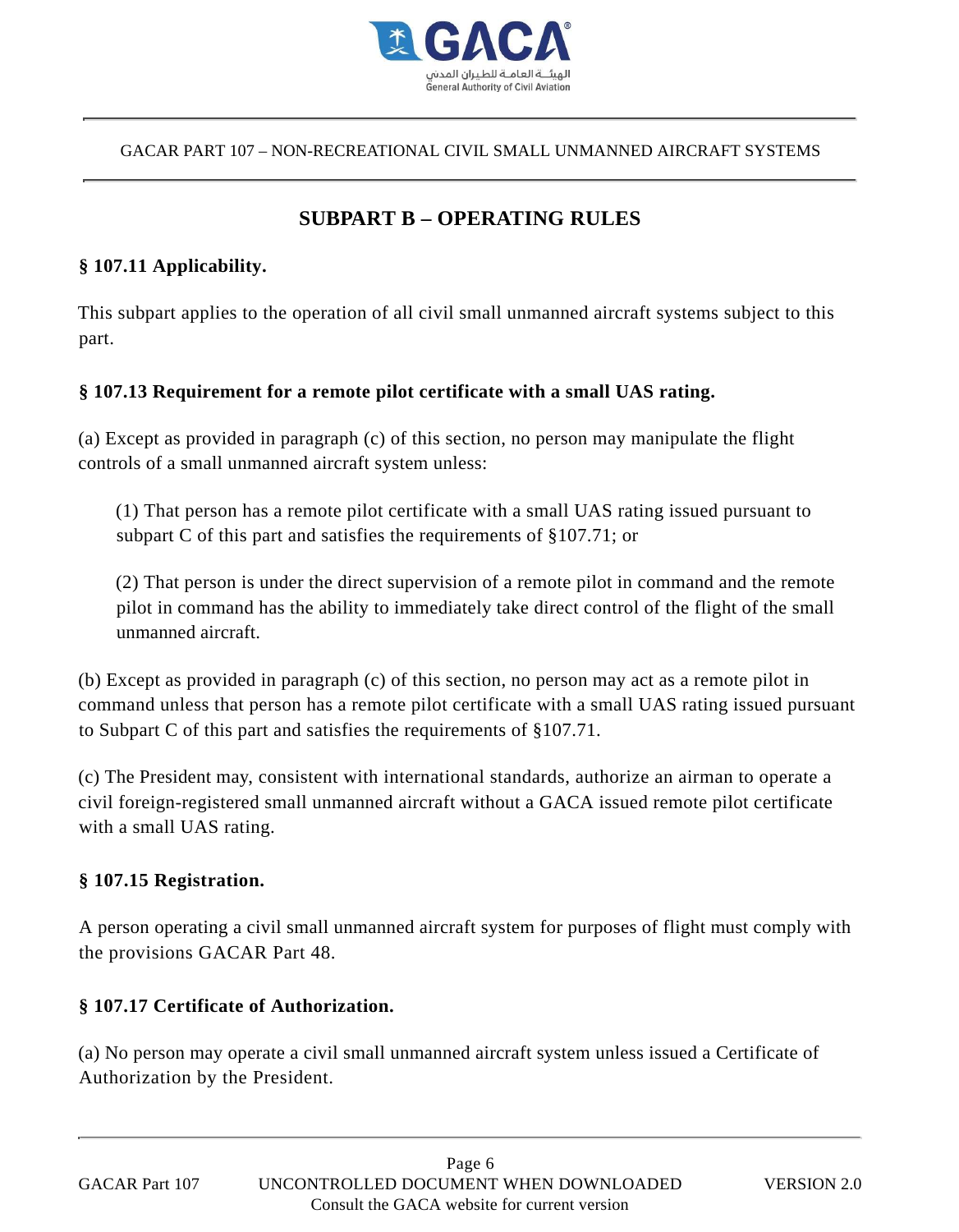

- (b) The Certificate of Authorization must contain the following information:
	- (1) The official name and address of the operator.
	- (2) The name and address of the accountable person.
	- (3) List and identification of small unmanned aircraft systems used by the operator.
	- (4) Any additional operating conditions and limitations set by the President.

#### **§ 107.19 Condition for safe operation.**

(a) No person may operate a civil small unmanned aircraft system unless it is in a condition for safe operation. Prior to each flight, the remote pilot in command must check the small unmanned aircraft system to determine whether it is in a condition for safe operation.

(b) No person may continue flight of the small unmanned aircraft when he or she knows or has reason to know that the small unmanned aircraft system is no longer in a condition for safe operation.

#### **§ 107.21 Medical condition.**

No person may manipulate the flight controls of a small unmanned aircraft system or act as a remote pilot in command, visual observer, or direct participant in the operation of the small unmanned aircraft if he or she knows or has reason to know that he or she has a physical or mental condition that would interfere with the safe operation of the small unmanned aircraft system.

#### **§ 107.23 Remote pilot in command.**

(a) A remote pilot in command must be designated before or during the flight of the small unmanned aircraft.

(b) The remote pilot in command is directly responsible for and is the final authority as to the operation of the small unmanned aircraft system.

(c) The remote pilot in command must ensure that the small unmanned aircraft will pose no undue hazard to other people, other aircraft, or other property in the event of a loss of control of the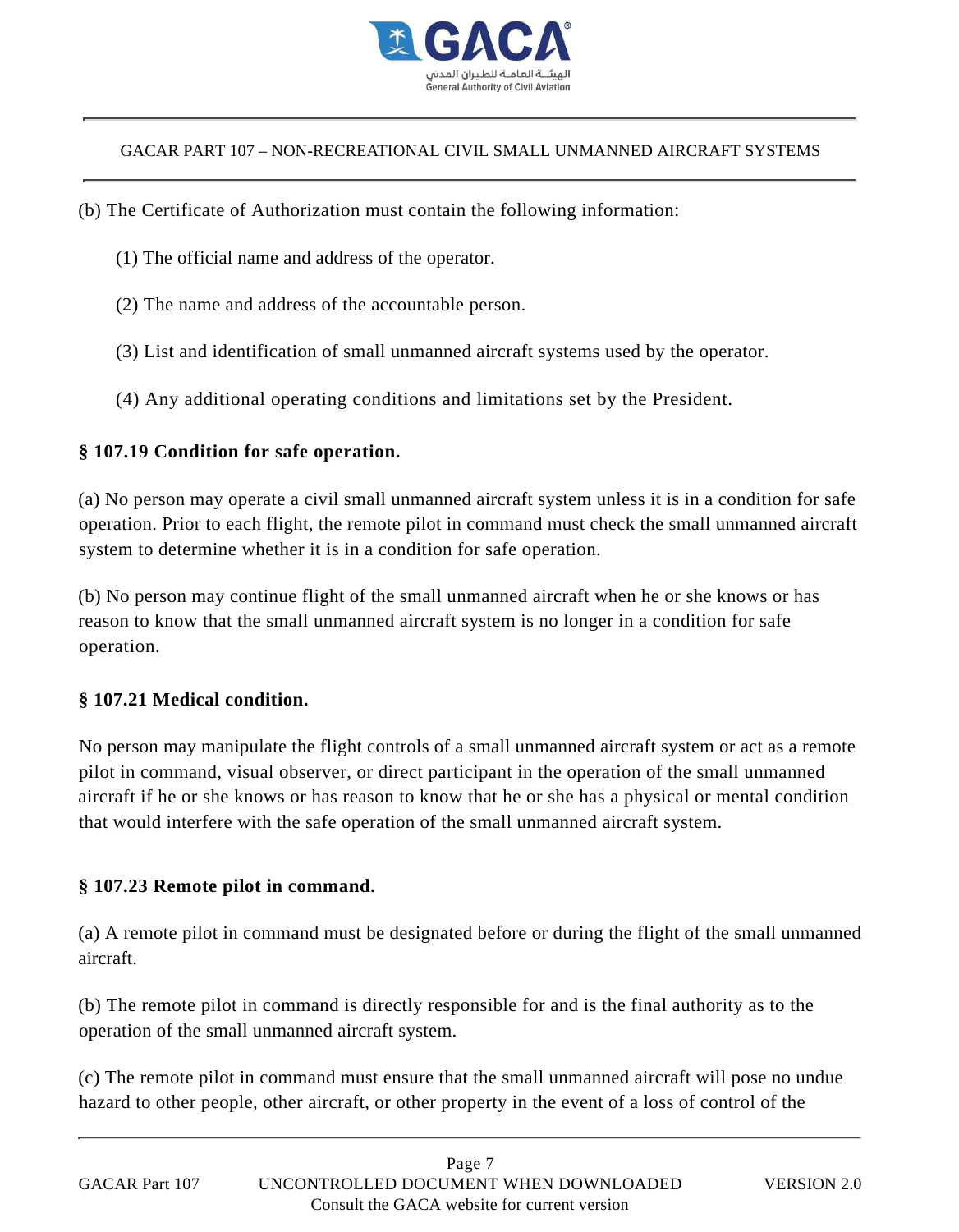

aircraft for any reason.

(d) The remote pilot in command must ensure that the small UAS operation complies with all applicable regulations of this chapter.

(e) The remote pilot in command must have the ability to direct the small unmanned aircraft to ensure compliance with the applicable provisions of this chapter.

#### **§ 107.25 In-flight emergency.**

(a) In an in-flight emergency requiring immediate action, the remote pilot in command may deviate from any rule of this part to the extent necessary to meet that emergency.

(b) Each remote pilot in command who deviates from a rule under paragraph (a) of this section must,upon request of the President, send a written report of that deviation to the President.

#### **§ 107.27 Hazardous operation.**

No person may:

(a) Operate a small unmanned aircraft system in a careless or reckless manner so as to endanger the life or property of another; or

(b) Allow an object to be dropped from a small unmanned aircraft in a manner that creates an undue hazard to persons or property.

#### **§ 107.29 Operation from a moving vehicle or aircraft.**

No person may operate a small unmanned aircraft system—

(a) From a moving aircraft; or

(b) From a moving land or water-borne vehicle unless the small unmanned aircraft is flown over a sparsely populated area and is not transporting another person's property for compensation or hire.

#### **§ 107.31 Psychoactive Substances.**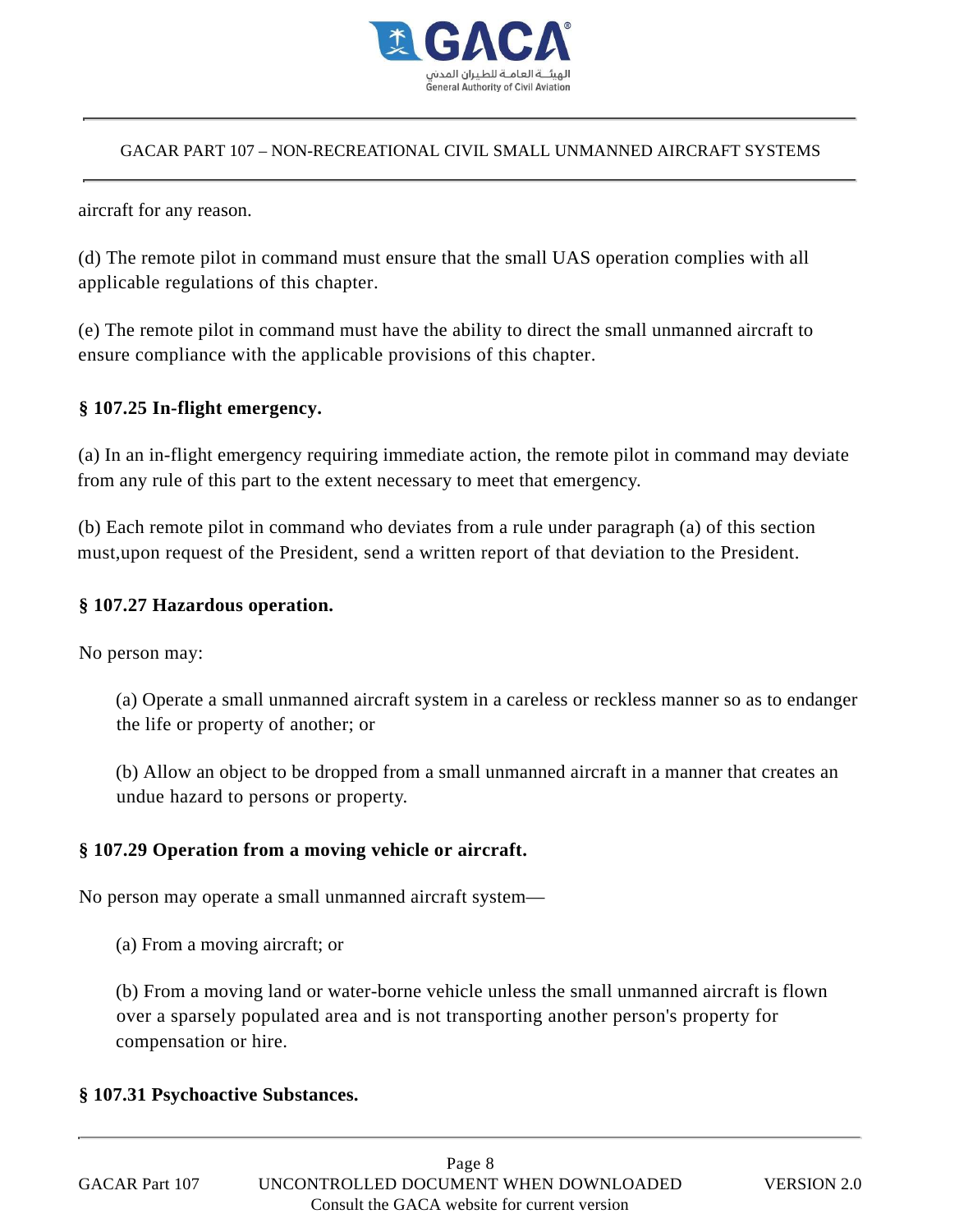

A person manipulating the flight controls of a small unmanned aircraft system or acting as a remote pilot in command or visual observer must comply with the provisions of GACAR § 91.21.

### **§ 107.33 Authorized areas of operations.**

Unless otherwise authorized by the President, no person may operate a UAS unless the areas of operation have been identified and within the authorized areas of operations determined by the appropriate GACA Certificated Air Traffic Services Provider under GACAR Part-171.

#### **§ 107.35 Daylight operation.**

(a) No person may operate a small unmanned aircraft system during night.

(b) No person may operate a small unmanned aircraft system during periods of civil twilight unless the small unmanned aircraft has lighted anti-collision lighting visible for at least 3 statute miles. The remote pilot in command may reduce the intensity of the anti-collision lighting if he or she determines that, because of operating conditions, it would be in the interest of safety to do so.

(c) For purposes of paragraph (b) of this section, civil twilight refers to the following:

- (1) a period of time that begins 30 minutes before official sunrise and ends at official sunrise;
- (2) a period of time that begins at official sunset and ends 30 minutes after official sunset.

#### **§ 107.37 Visual line of sight aircraft operation.**

(a) With vision that is unaided by any device other than corrective lenses, the remote pilot in command, the visual observer (if one is used), and the person manipulating the flight control of the small unmanned aircraft system must be able to see the unmanned aircraft throughout the entire flight in order to:

- (1) Know the unmanned aircraft's location;
- (2) Determine the unmanned aircraft's attitude, altitude, and direction of flight;
- (3) Observe the airspace for other air traffic or hazards; and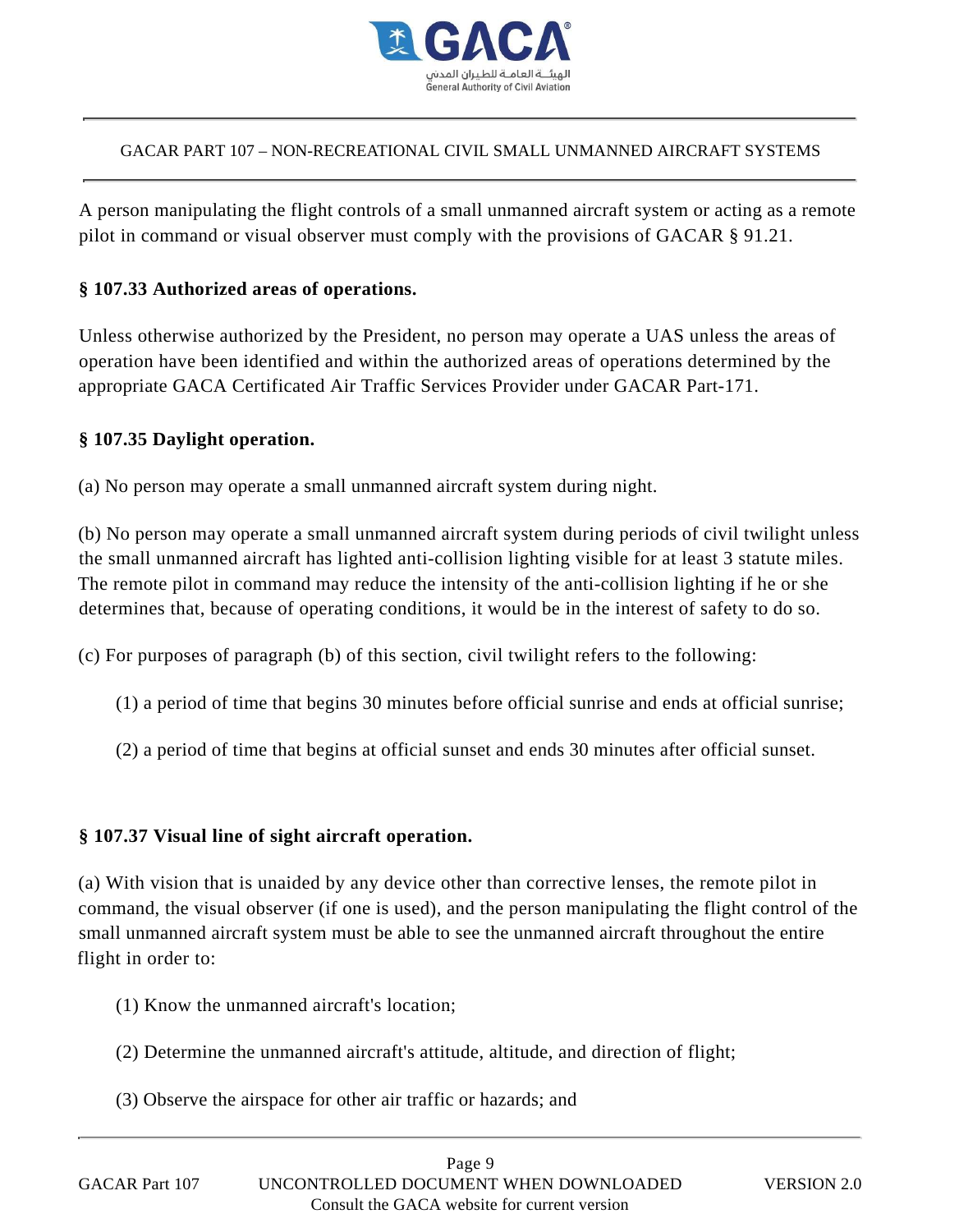

(4) Determine that the unmanned aircraft does not endanger the life or property of another.

(b) Throughout the entire flight of the small unmanned aircraft, the ability described in paragraph (a) of this section must be exercised by either:

(1) The remote pilot in command and the person manipulating the flight controls of the small unmanned aircraft system; or

(2) A visual observer.

### **§ 107.39 Visual observer.**

If a visual observer is used during the aircraft operation, all of the following requirements must be met:

(a) The remote pilot in command, the person manipulating the flight controls of the small unmanned aircraft system, and the visual observer must maintain effective communication with each other at all times.

(b) The remote pilot in command must ensure that the visual observer is able to see the unmanned aircraft in the manner specified in §107.37.

(c) The remote pilot in command, the person manipulating the flight controls of the small unmanned aircraft system, and the visual observer must coordinate to do the following:

(1) Scan the airspace where the small unmanned aircraft is operating for any potential collision hazard; and

(2) Maintain awareness of the position of the small unmanned aircraft through direct visual observation.

#### **§ 107.41 Operation of multiple small unmanned aircraft.**

A person may not operate or act as a remote pilot in command or visual observer in the operation of more than one unmanned aircraft at the same time.

#### **§ 107.43 Carriage of Dangerous Goods.**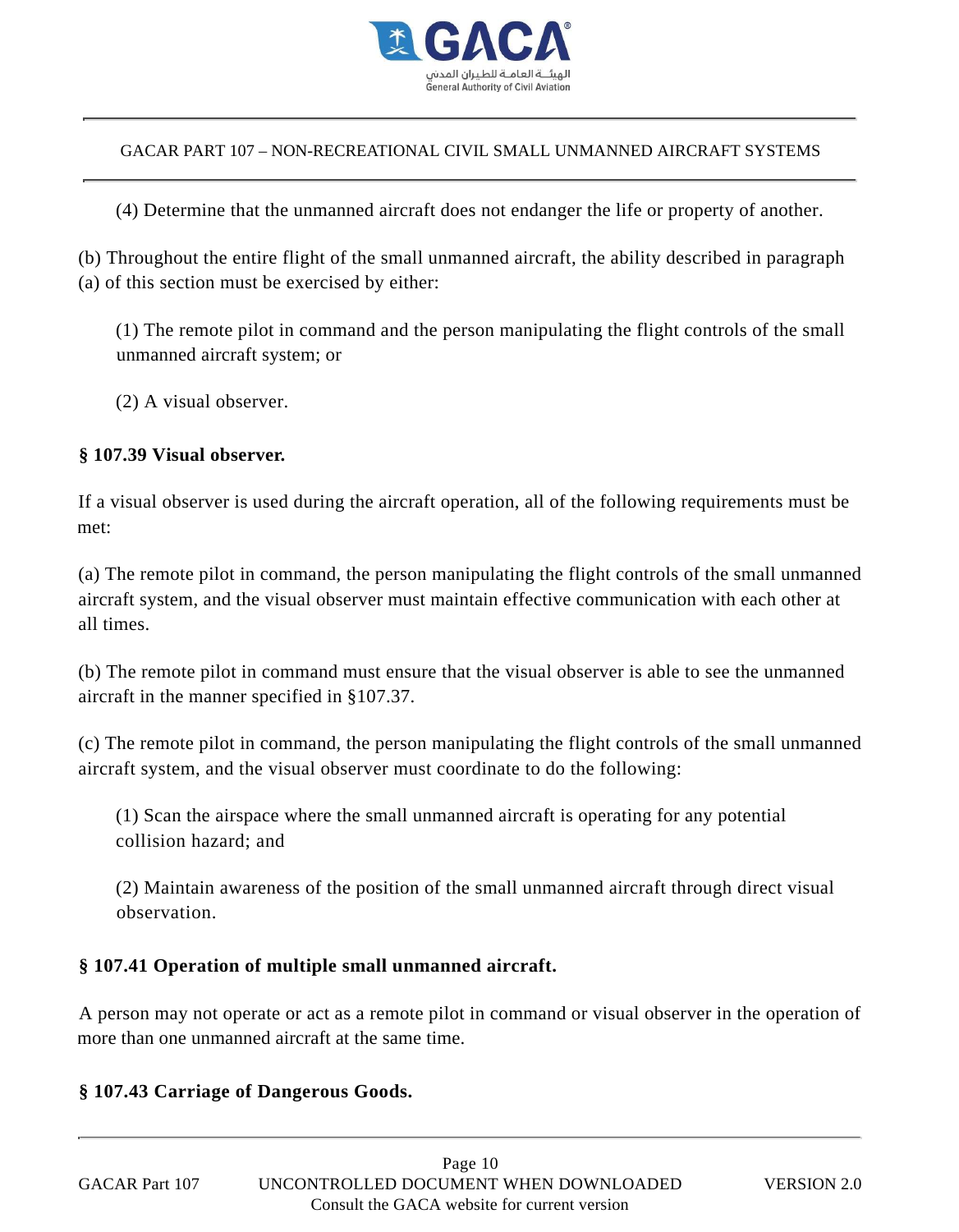

A small unmanned aircraft may not carry hazardous material. For purposes of this section, the term hazardous material is defined in GACAR Part 1.

#### **§ 107.45 Operation near aircraft; right-of-way rules.**

(a) Each small unmanned aircraft must yield the right of way to all aircraft, airborne vehicles, and launch and reentry vehicles. Yielding the right of way means that the small unmanned aircraft must give way to the aircraft or vehicle and may not pass over, under, or ahead of it unless well clear. CACAR PART 107 – NON-RECREATIONAL CIVIL SMALL IDNAANNED AIRCRAFT SYSTEMS<br>A small ummanned aircraft may not carry hazardous material. For purposes of this section, the b<br>abaraclous material is defined in GACAR Part 1.<br>
8 10

(b) No person may operate a small unmanned aircraft so close to another aircraft as to create a collision hazard.

#### **§ 107.47 Operation over human beings.**

No person may operate a small unmanned aircraft over a human being unless that human being is:

(a) Directly participating in the operation of the small unmanned aircraft; or

(b) Located under a covered structure or inside a stationary vehicle that can provide reasonable protection from a falling small unmanned aircraft.

#### **§ 107.49 Operation in certain airspace.**

No person may operate a small unmanned aircraft in Class B, Class C, or Class D airspace or within the lateral boundaries of the surface area of Class E airspace designated for an airport unless that person has prior authorization from Air Traffic Control (ATC).

#### **§ 107.51 Operation in the vicinity of airports.**

No person may operate a small unmanned aircraft in a manner that interferes with operations and traffic patterns at any airport, heliport, or seaplane base.

#### **§ 107.53 Operation in prohibited or restricted areas.**

No person may operate a small unmanned aircraft in prohibited or restricted areas unless that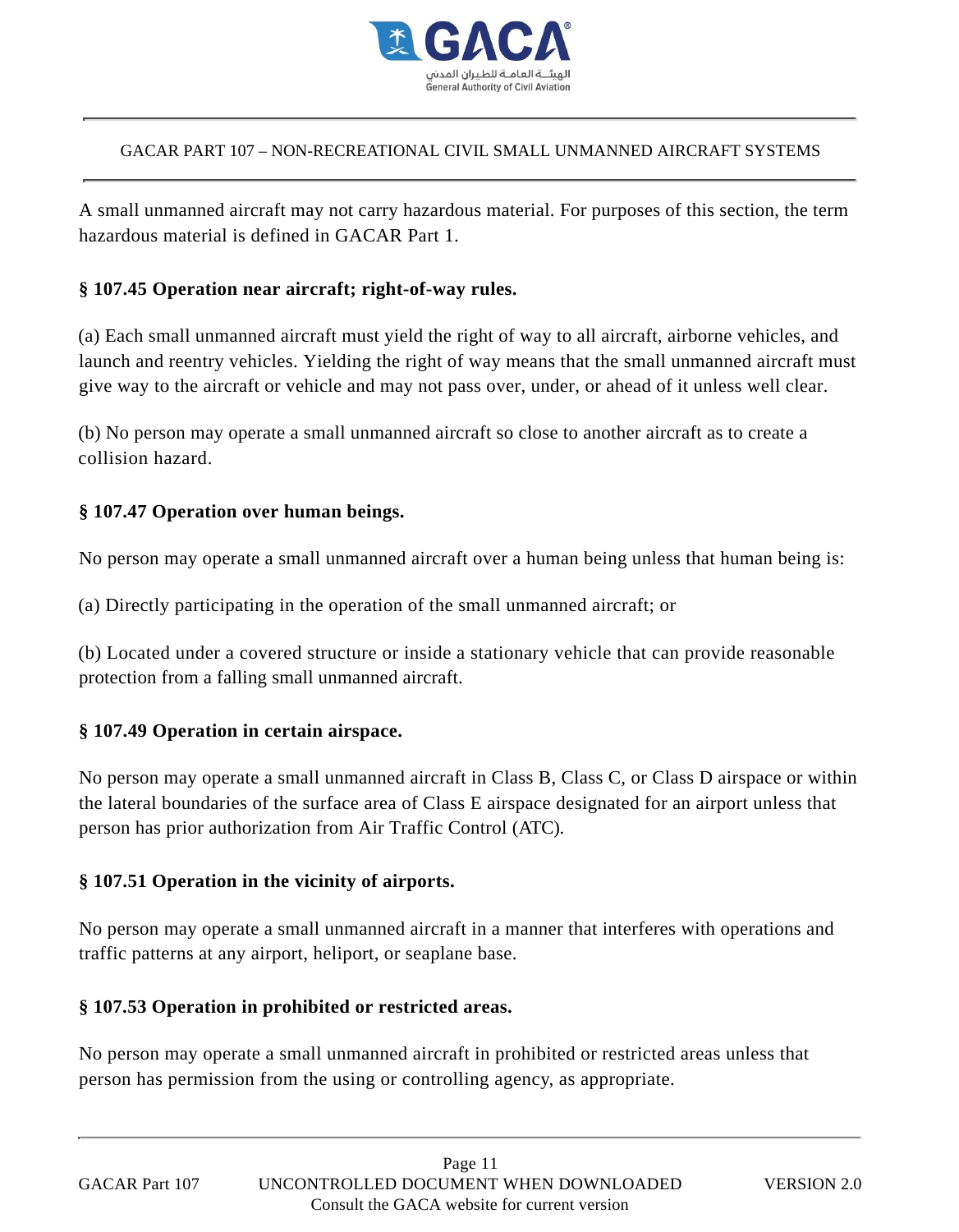

#### **§ 107.55 Flight restrictions in the proximity of certain areas designated by notice to airmen.**

A person acting as a remote pilot in command must comply with the provisions of GACAR §91.141 through §91.149 and GACAR §99.9.

#### **§ 107.57 Preflight familiarization, inspection, and actions for aircraft operation.**

Prior to flight, the remote pilot in command must:

(a) Assess the operating environment, considering risks to persons and property in the immediate vicinity both on the surface and in the air. This assessment must include:

- (1) Local weather conditions;
- (2) Local airspace and any flight restrictions;
- (3) The location of persons and property on the surface; and
- (4) Other ground hazards.

(b) Ensure that all persons directly participating in the small unmanned aircraft operation are informed about the operating conditions, emergency procedures, contingency procedures, roles and responsibilities, and potential hazards;

(c) Ensure that all control links between ground control station and the small unmanned aircraft are working properly;

(d) If the small unmanned aircraft is powered, ensure that there is enough available power for the small unmanned aircraft system to operate for the intended operational time; and

(e) Ensure that any object attached or carried by the small unmanned aircraft is secure and does not adversely affect the flight characteristics or controllability of the aircraft.

(f) Information on all flights must be recorded in alogbook or equivalent. Information on each flight must contain date, time, name of Pilot In Command and flight crew, registration marks of the individual aircraft, take-off and landing areas, total flight time, type of operation, applicable flight rules and potential deviations. Records must be kept for a period of three years and ready for inspection.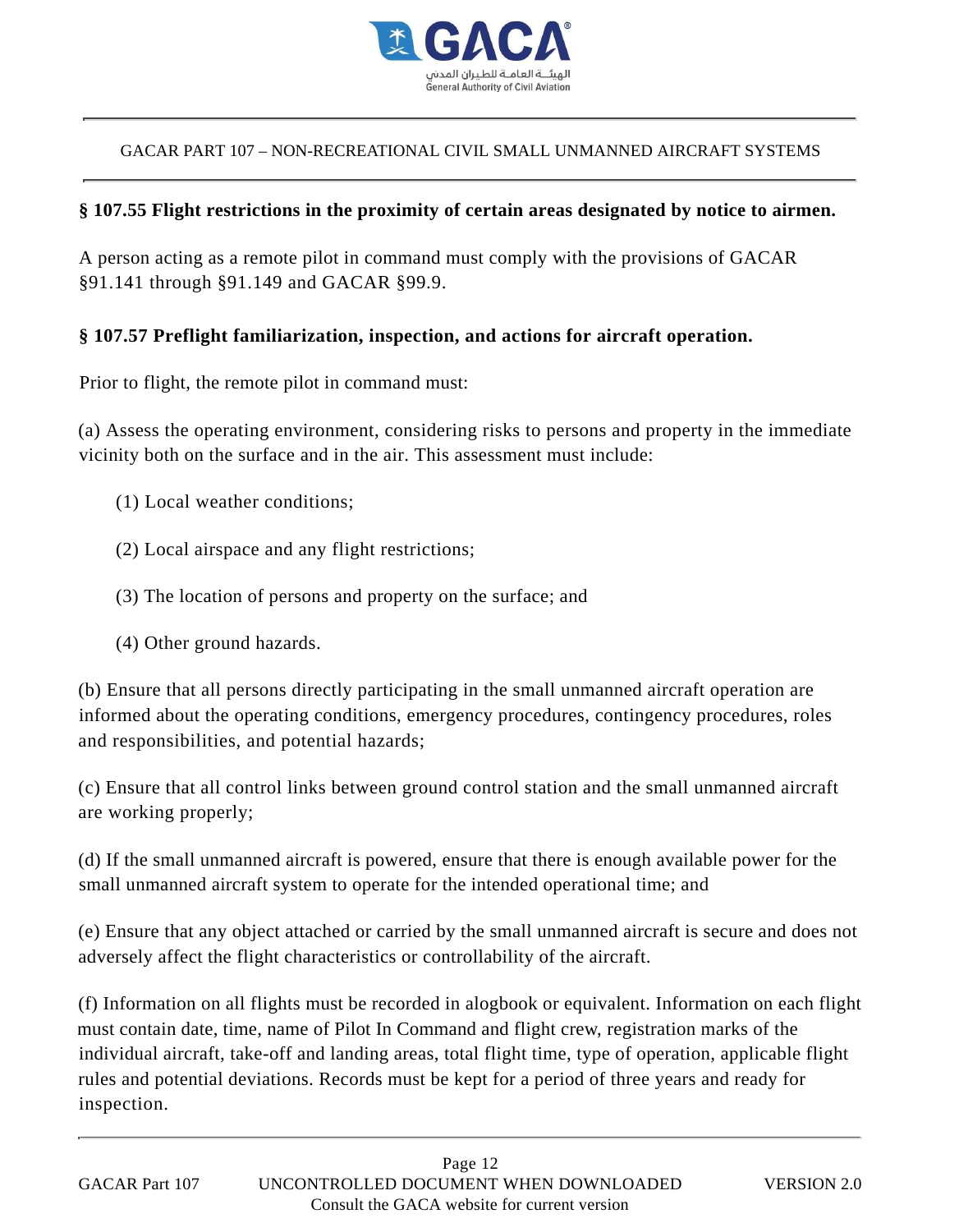

#### **§ 107.59 Operating limitations for small unmanned aircraft.**

A remote pilot in command and the person manipulating the flight controls of the small unmanned aircraft system must comply with all of the following operating limitations when operating a small unmanned aircraft system:

(a) The ground speed of the small unmanned aircraft may not exceed 87 knots (160 km per hour).

(b) The altitude of the small unmanned aircraft cannot be higher than 400 feet (120 meters) above ground level, unless the small unmanned aircraft:

(1) Is flown within a 400-foot (120 meters) radius of a structure; and

(2) Does not fly higher than 400 feet (120 meters) above the structure's immediate uppermost limit.

(c) The minimum flight visibility, as observed from the location of the control station must be no less than 5 kilometers. For purposes of this section, flight visibility means the average slant distance from the control station at which prominent unlighted objects may be seen and identified by day and prominent lighted objects may be seen and identified by night.

(d) The minimum distance of the small unmanned aircraft from clouds must be no less than:

- (1) 500 feet (150 meters) below the cloud; and
- (2) 2,000 feet (600 meters) horizontally from the cloud.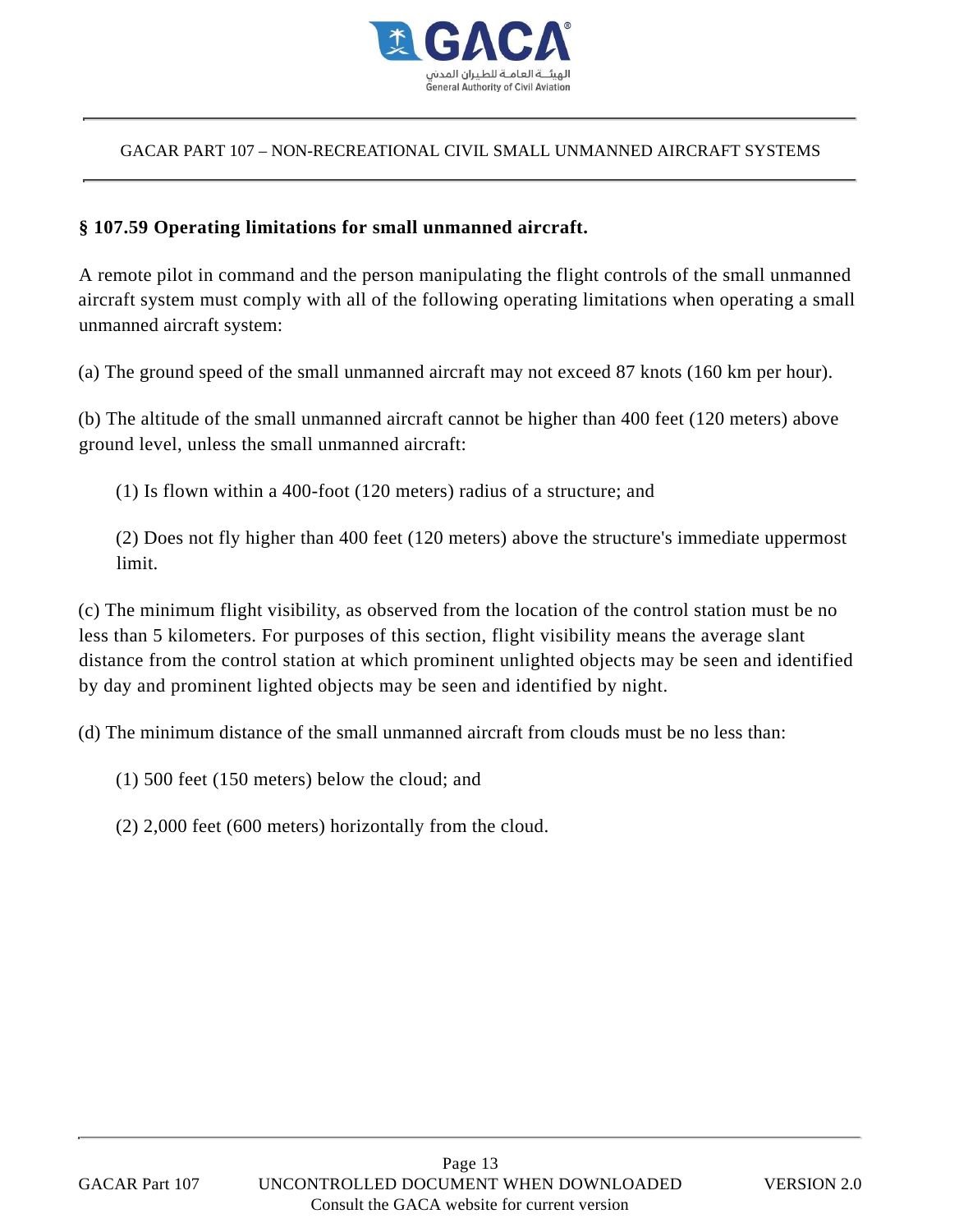

# **SUBPART C – REMOTE PILOT CERTIFICATION**

#### **§ 107.61 Applicability.**

This subpart prescribes the requirements for issuing a remote pilot certificate with a small UAS rating.

#### **§ 107.63 Offenses Involving Psychoactive Substances.**

(a) A conviction for the violation of any law relating to the growing, processing, manufacture, sale, disposition, possession, transportation, or importation of psychoactive substances is grounds for:

(1) Denial of an application for any license or rating issued under this part, or

(2) Suspension or revocation of any license or rating issued under this part.

(b) The commission of an act prohibited by GACAR § 91.21(a) or §91.23(a) is grounds for:

(1) Denial of an application for a license or rating issued under this part, or

(2) Suspension or revocation of any license or rating issued under this part.

(c) A refusal to submit to a test to indicate the presence of psychoactive substances in the body, when requested by an authorized Government representative in accordance with GACAR  $\S91.21(c)(1)$ , or a refusal to furnish or authorize the release of the test results requested by the President in accordance with GACAR § 91.17(c)(2), is grounds for:

(1) Denial of an application for any certificate, rating, or authorization issued under this part; or

(2) Suspension or revocation of any certificate, rating, or authorization issued under this part.

#### **§ 107.65 Eligibility.**

Subject to the provisions of §107.63, in order to be eligible for a remote pilot certificate with a small UAS rating under this subpart, a person must: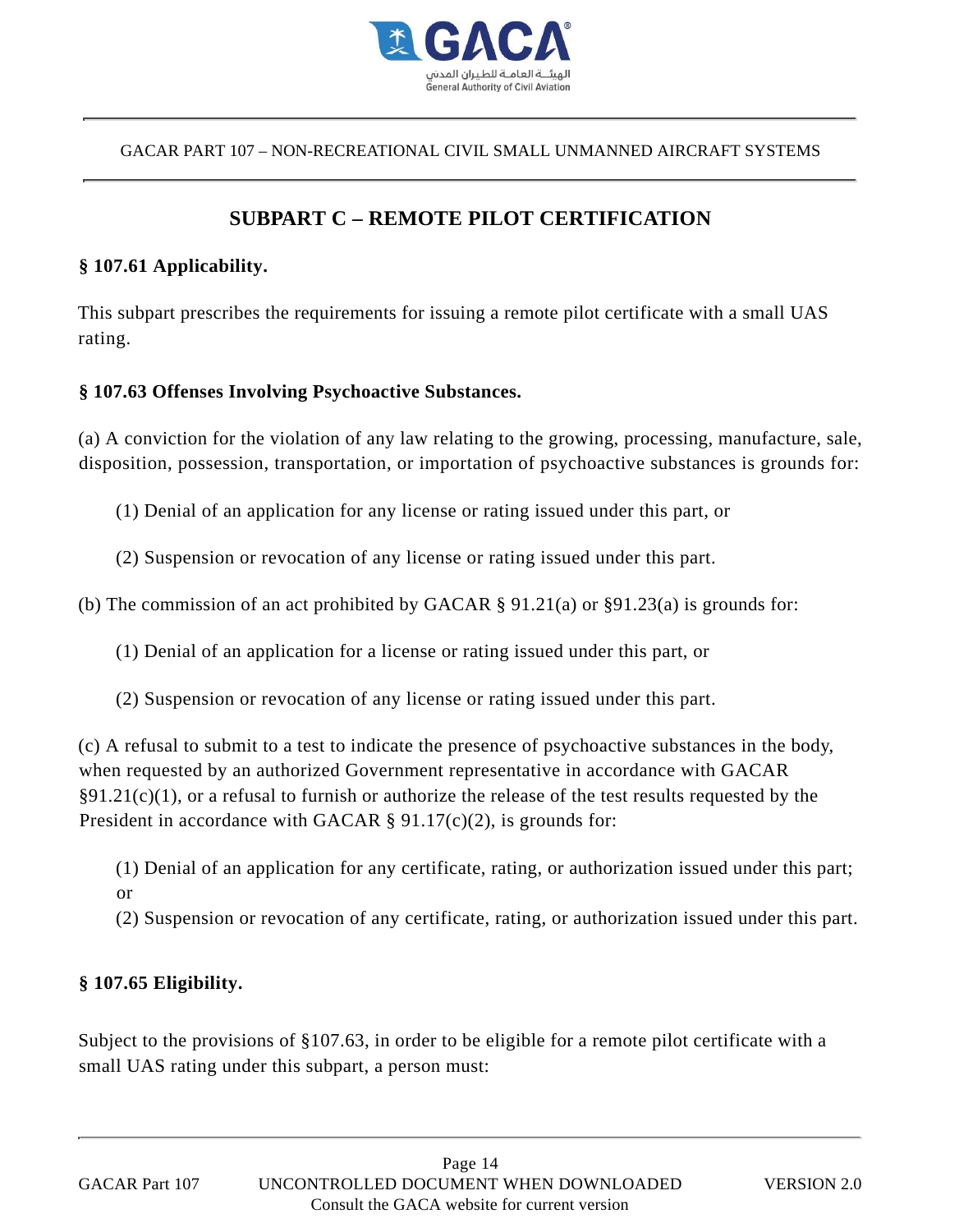

(a) Be at least 18 years of age;

(b) Be cleared through GACA Aviation Security Division.

(c) Be able to read, speak, write, and understand the English language. If the applicant is unable to meet one of these requirements due to medical reasons, GACA may place such operating limitations on that applicant's certificate as are necessary for the safe operation of the small unmanned aircraft.

(d) Not know or have reason to know that he or she has a physical or mental condition that would interfere with the safe operation of a small unmanned aircraft system; and

(e) Demonstrate aeronautical knowledge by satisfying one of the following conditions:

(1) Pass an initial aeronautical knowledge test covering the areas of knowledge specified in §107.79 (a) and practical test specified in §107.79 (c); or

(2) If a person holds a pilot certificate (other than a student pilot certificate) issued under GACAR Part 61 and meets the flight review requirements specified in GACAR §61.21, complete an initial training course covering the areas of knowledge specified in §107.81 (a) in a manner acceptable to the President.

#### **§ 107.67 Issuance of a remote pilot certificate with a small UAS rating.**

An applicant for a remote pilot certificate with a small UAS rating under this subpart must make the application in a form and manner acceptable to the President.

(a) The application must include either:

(1) Evidence showing that the applicant passed an initial aeronautical knowledge and successfully pass the practical test; If applying using a paper application, this evidence must be an airman knowledge test report showing passage of the knowledge or

(2) If a person holds a pilot certificate (other than a student pilot certificate) issued under GACAR Part 61 and meets the flight review requirements specified in GACAR §61.21, a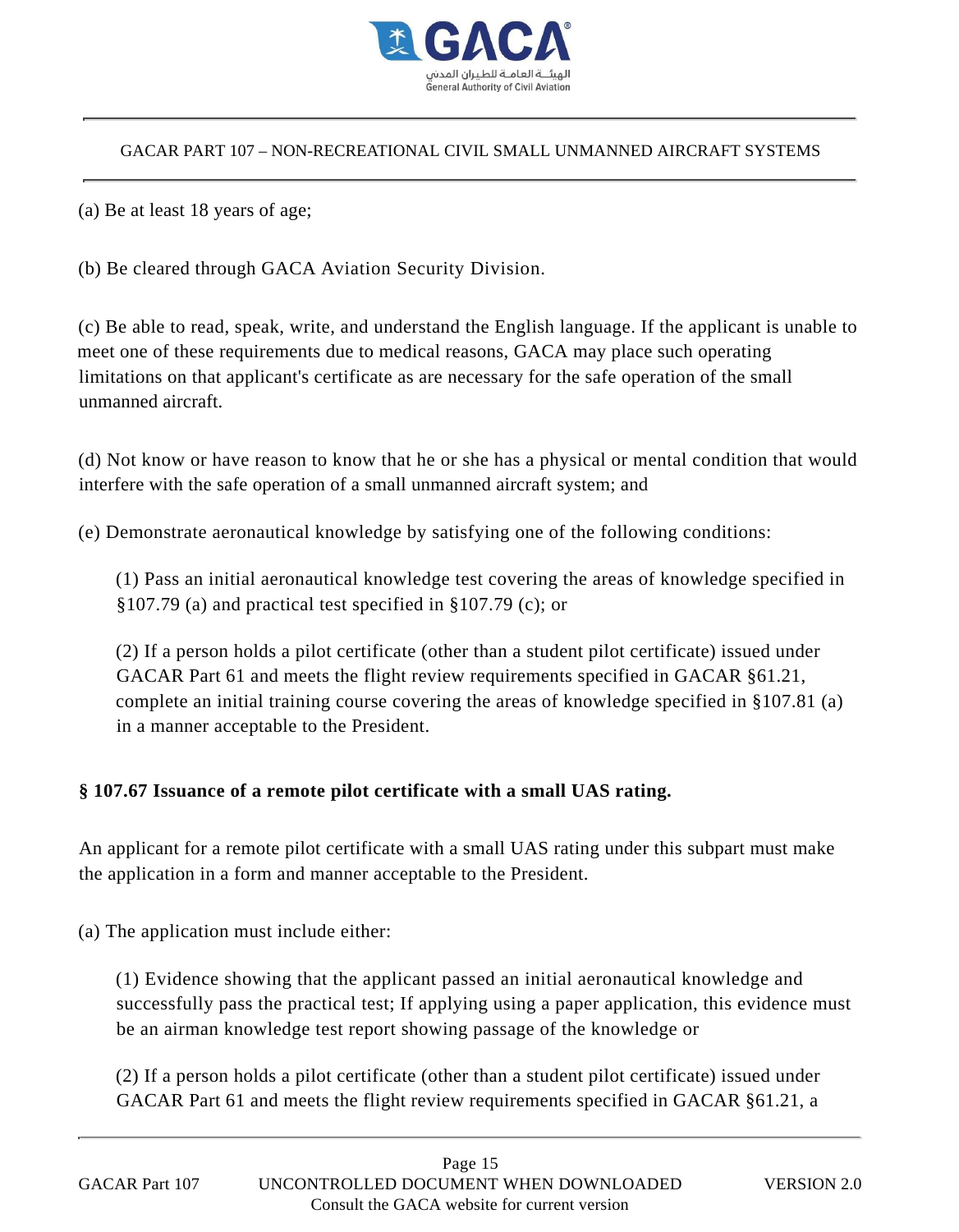

certificate of completion of a part 107 initial training course.

(b) If the application is being made pursuant to paragraph (a) (2) of this section:

(1) The application must be submitted to GACA, or other person authorized by the President;

(2) The person accepting the application submission must verify the identity of the applicant in a manner acceptable to the President; and

(3) The person making the application must, by logbook endorsement or other manner acceptable to the President, show the applicant meets the flight review requirements specified in §61.21 of this chapter.

#### **§ 107.69 Temporary certificate.**

An applicant for a remote pilot certificate with a small UAS rating under this subpart must make the application in a form and manner acceptable to the President.

(a) A temporary remote pilot certificate with a small UAS rating is issued for up to 120 calendar days, at which time a permanent certificate will be issued to a person whom the President finds qualified under this part. CACAR PART 107 – NOV RECREATIONAL CIVIL SMALL UNMANNED AIRCRAFT SYSTEMS<br>
certificate of completion of a part 107 initial training course.<br>
(b) If the application is being made pursuant to paragraph (a) (2) of this section

(b) A temporary remote pilot certificate with a small UAS rating expires:

- (1) On the expiration date shown on the certificate;
- (2) Upon receipt of the permanent certificate; or
- (3) Upon receipt of a notice that the certificate sought is denied or revoked.

#### **§ 107.71 Aeronautical knowledge recency.**

A person may not operate a small unmanned aircraft system unless that person has completed one of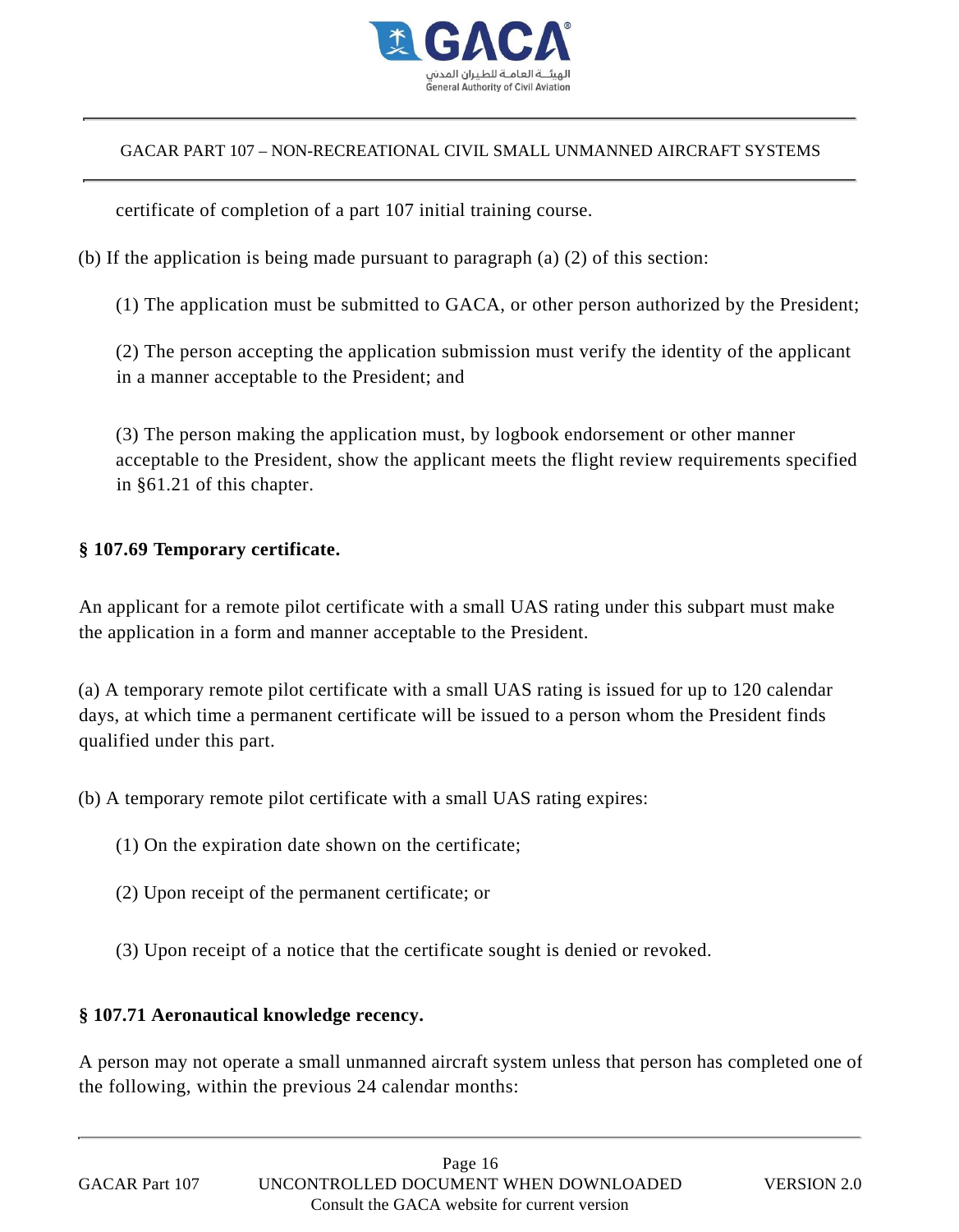

(a) Passed an initial aeronautical knowledge test covering the areas of knowledge specified in §107.79(a);

(b) Passed a recurrent aeronautical knowledge test covering the areas of knowledge specified in §107.79(b); or

(c) If a person holds a pilot certificate (other than a student pilot certificate) issued under part 61 of this chapter and meets the flight review requirements specified in GACAR §61.21, passed either an initial or recurrent training course covering the areas of knowledge specified in §107.81(a) or (b) in a manner acceptable to the President. (a) CACAR PART 107 – NON-RECREATIONAL CIVIL SMALL UNMANNED AIRCRAFT SYSTEMS<br>
(a) Passed an initial acronautical knowledge test covering the areas of knowledge specified it<br>
\$107.79(a);<br>
(b) Fassed a recurrent acromautical

#### **§ 107.73 Knowledge tests: General procedures and passing grades.**

(a) Knowledge tests prescribed by or under this part are given by persons and in the manner designated by the President.

(b)An applicant for a knowledge test must have proper identification at the time of application that contains the applicant's:

- (1) Photograph;
- (2) Signature;

(3) Date of birth, which shows the applicant meets or will meet the age requirements of this part for the certificate and rating sought before the expiration date of the airman knowledge test report; and

(4) Permanent mailing address. If the applicant's permanent mailing address is a post office box number, then the applicant must also provide a current residential address.

(c) The minimum passing grade for the knowledge test will be specified by the President.

#### **§ 107.75 Knowledge tests: Cheating or other unauthorized conduct.**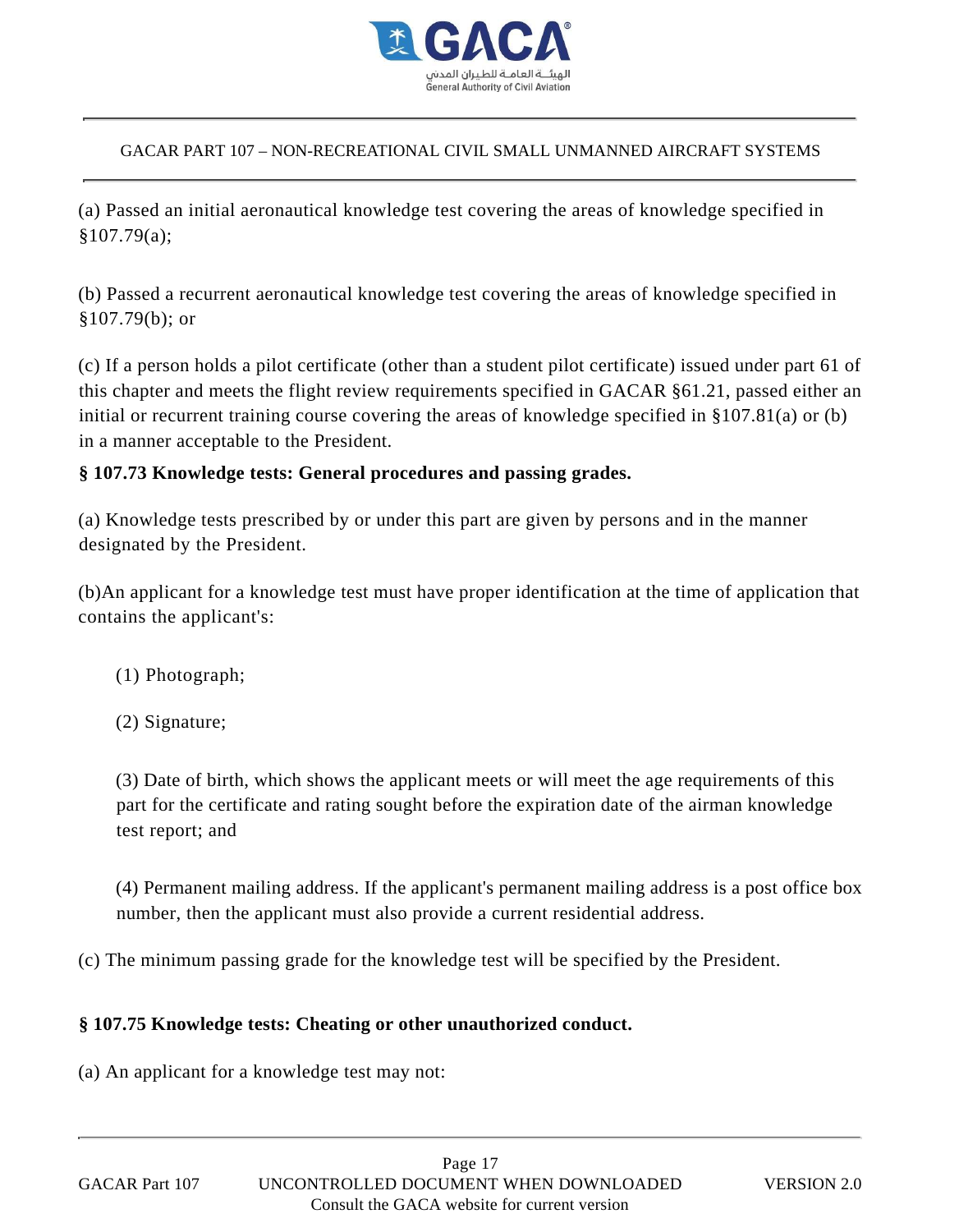

(1) Copy or intentionally remove any knowledge test;

(2) Give to another applicant or receive from another applicant any part or copy of a knowledge test;

(3) Give or receive assistance on a knowledge test during the period that test is being given;

(4) Take any part of a knowledge test on behalf of another person;

(5) Be represented by, or represent, another person for a knowledge test;

(6) Use any material or aid during the period that the test is being given, unless specifically authorized to do so by the President; and

(7) Intentionally cause, assist, or participate in any act prohibited by this paragraph.

(b)An applicant who the President finds has committed an act prohibited by paragraph (a) of this section is prohibited, for 1 year after the date of committing that act, from:

(1) Applying for any certificate, rating, or authorization issued under this chapter; and

(2) Applying for and taking any test under this chapter.

(c) Any certificate or rating held by an applicant may be suspended or revoked if the President finds that person has committed an act prohibited by paragraph (a) of this section.

#### **§ 107.77 Retesting after failure**

An applicant for a knowledge test who fails that test may not reapply for the test for 14 calendar days after failing the test.

#### **§ 107.79 Initial and recurrent knowledge tests.**

(a) An initial aeronautical knowledge test covers the following areas of knowledge:

|                | Page 18                                      |
|----------------|----------------------------------------------|
| GACAR Part 107 | UNCONTROLLED DOCUMENT WHEN DOWNLOADED        |
|                | Consult the GACA website for current version |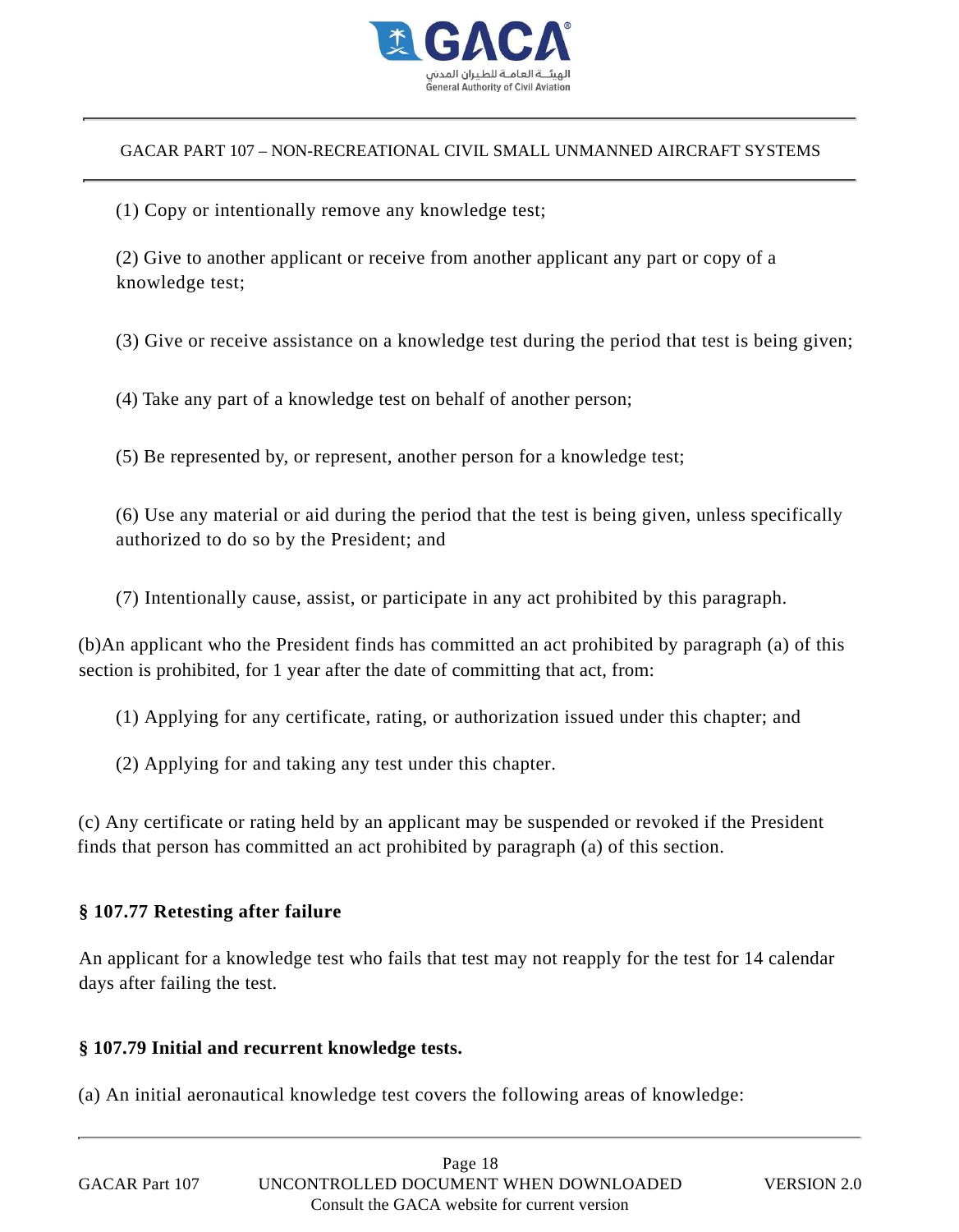

(1) Applicable regulations relating to small unmanned aircraft system rating privileges, limitations, and flight operation;

(2) Airspace classification, operating requirements, and flight restrictions affecting small unmanned aircraft operation;

- (3) Aviation weather sources and effects of weather on small unmanned aircraft performance;
- (4) Small unmanned aircraft loading;
- (5) Emergency procedures;
- (6) Crew resource management;
- (7) Radio communication procedures;
- (8) Determining the performance of small unmanned aircraft;
- (9) Physiological effects of drugs and alcohol;
- (10) Aeronautical decision-making and judgment;
- (11) Airport operations; and
- (12) Maintenance and preflight inspection procedures.
- (b) A recurrent aeronautical knowledge test covers the following areas of knowledge:

(1) Applicable regulations relating to small unmanned aircraft system rating privileges, limitations, and flight operation;

(2) Airspace classification and operating requirements and flight restrictions affecting small unmanned aircraft operation;

- (3) Emergency procedures;
- (4) Crew resource management;
- (5) Aeronautical decision-making and judgment;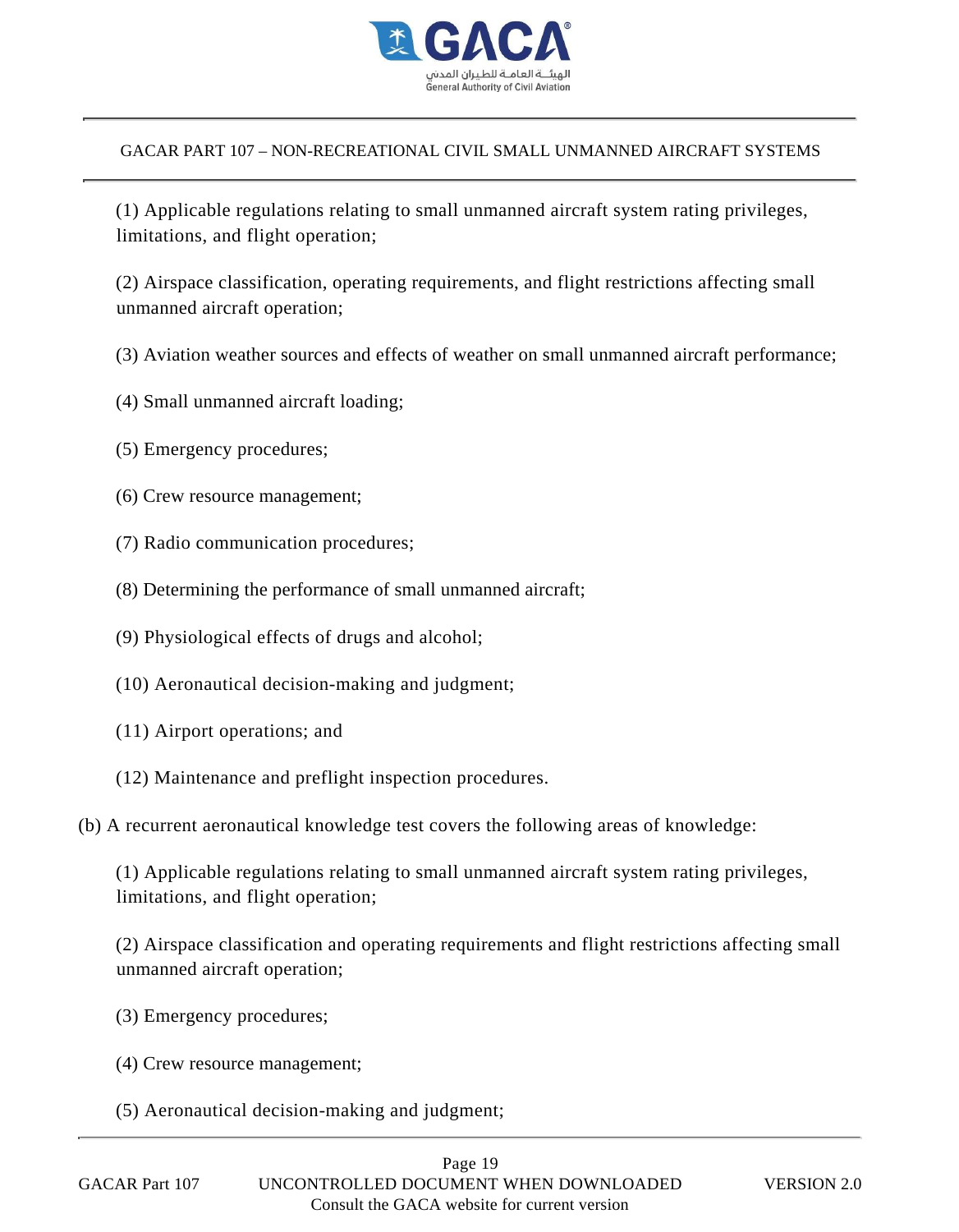

- (6) Airport operations; and
- (7) Maintenance and preflight inspection procedures.

(c) Demonstrate a preflight check and successfully pass basic maneuvers of the flight for practical test.

#### **§ 107.81 Initial and recurrent training courses.**

(a) An initial training course covers the following areas of knowledge:

(1) Applicable regulations relating to small unmanned aircraft system rating privileges, limitations, and flight operation;

- (2) Effects of weather on small unmanned aircraft performance;
- (3) Small unmanned aircraft loading;
- (4) Emergency procedures;
- (5) Crew resource management;
- (6) Determining the performance of small unmanned aircraft; and
- (7) Maintenance and preflight inspection procedures.
- (b) A recurrent training course covers the following areas of knowledge:

(1) Applicable regulations relating to small unmanned aircraft system rating privileges, limitations, and flight operation;

- (2) Emergency procedures;
- (3) Crew resource management; and
- (4) Maintenance and preflight inspection procedures.

#### **§ 107.83 Change of name or address.**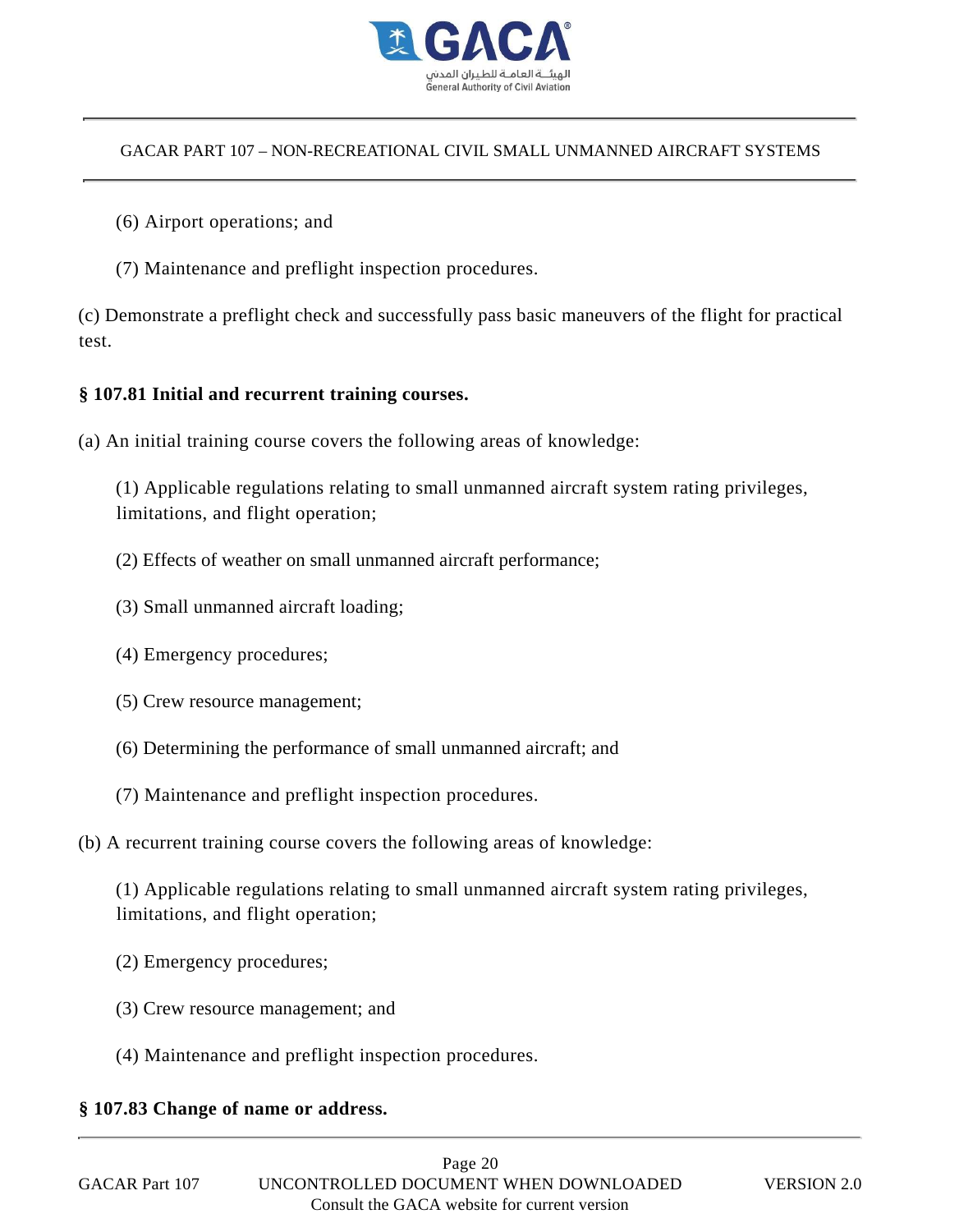

(a) Change of name. An application to change the name on a certificate issued under this subpart must be accompanied by the applicant's:

(1) Remote pilot certificate with small UAS rating; and

(2) A copy of the marriage license, court order, or other document verifying the name change.

(b) The documents in paragraph (a) of this section will be returned to the applicant after inspection.

(c) Change of address. The holder of a remote pilot certificate with small UAS rating issued under this subpart who has made a change in permanent mailing address may not, after 30 days from that date, exercise the privileges of the certificate unless the holder has notified GACA.

#### **§ 107.85 Voluntary surrender of certificate.**

(a) The holder of a certificate issued under this subpart may voluntarily surrender it for cancellation.

(b) Any request made under paragraph (a) of this section must include the following signed statement or its equivalent: "I voluntarily surrender my remote pilot certificate with a small UAS rating for cancellation. This request is made for my own reasons, with full knowledge that my certificate will not be reissued to me unless I again complete the requirements specified in §107.65 and §107.67."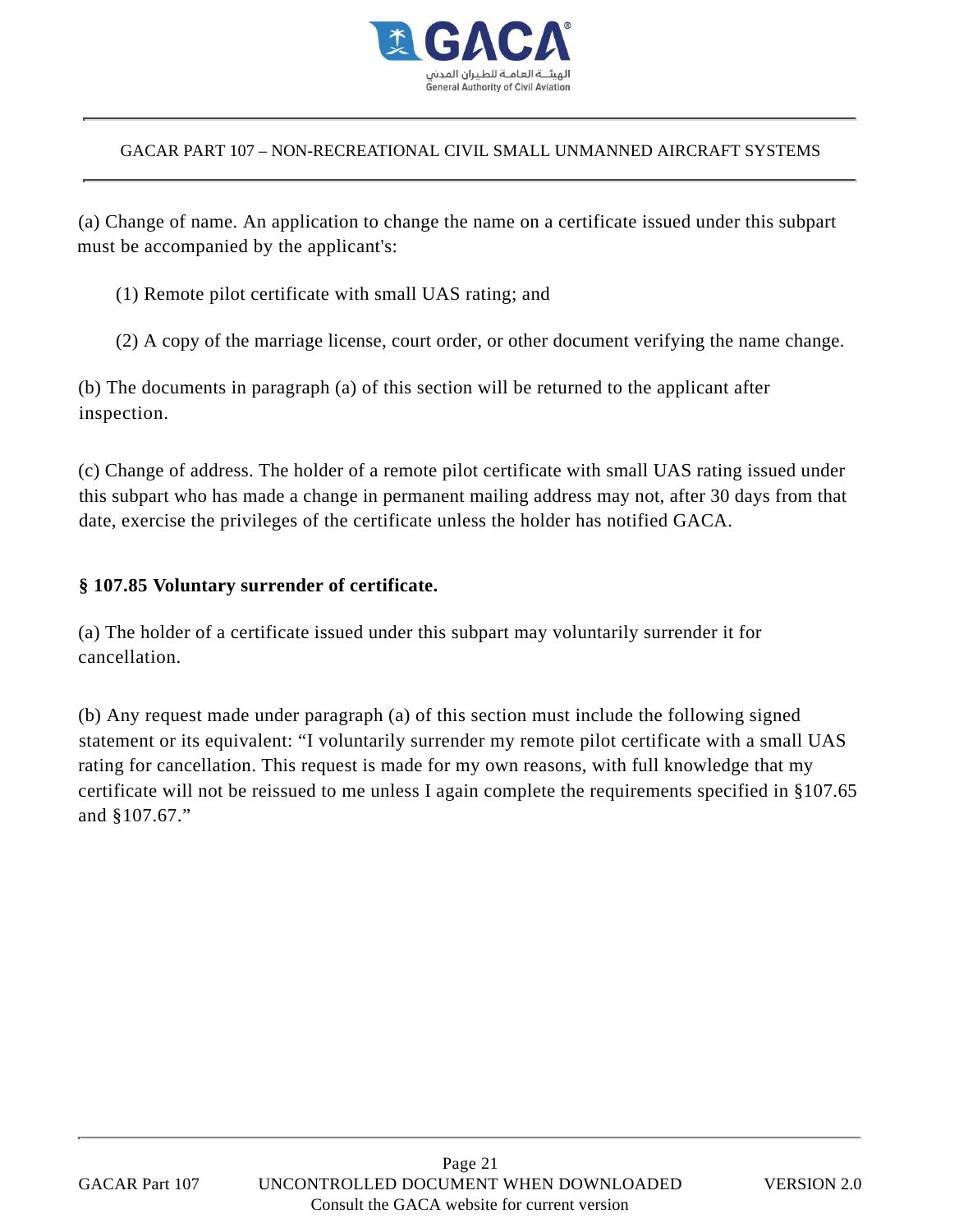

## **SUBPART D – WAIVER POLICY AND REQUIREMENTS.**

#### **§ 107.87 Waiver policy and requirements.**

(a) The President may issue a certificate of waiver authorizing a deviation from any regulation specified in §107.89 if the President finds that a proposed small UAS operation can safely be conducted under the terms of that certificate of waiver.

(b) A request for a certificate of waiver must contain a complete description of the proposed operation and justification that establishes that the operation can safely be conducted under the terms of a certificate of waiver.

(c) The President may prescribe additional limitations that the President considers necessary.

(d) A person who receives a certificate of waiver issued under this section:

(1) May deviate from the regulations of this part to the extent specified in the certificate of waiver; and

(2) Must comply with any conditions or limitations that are specified in the certificate of waiver.

#### **§ 107.89 List of regulations subject to waiver.**

A certificate of waiver issued pursuant to §107.87 may authorize a deviation from the following regulations of this part:

(a) § 107.29 Operation from a moving vehicle or aircraft. However, no waiver of this provision will be issued to allow the carriage of property of another by aircraft for compensation or hire.